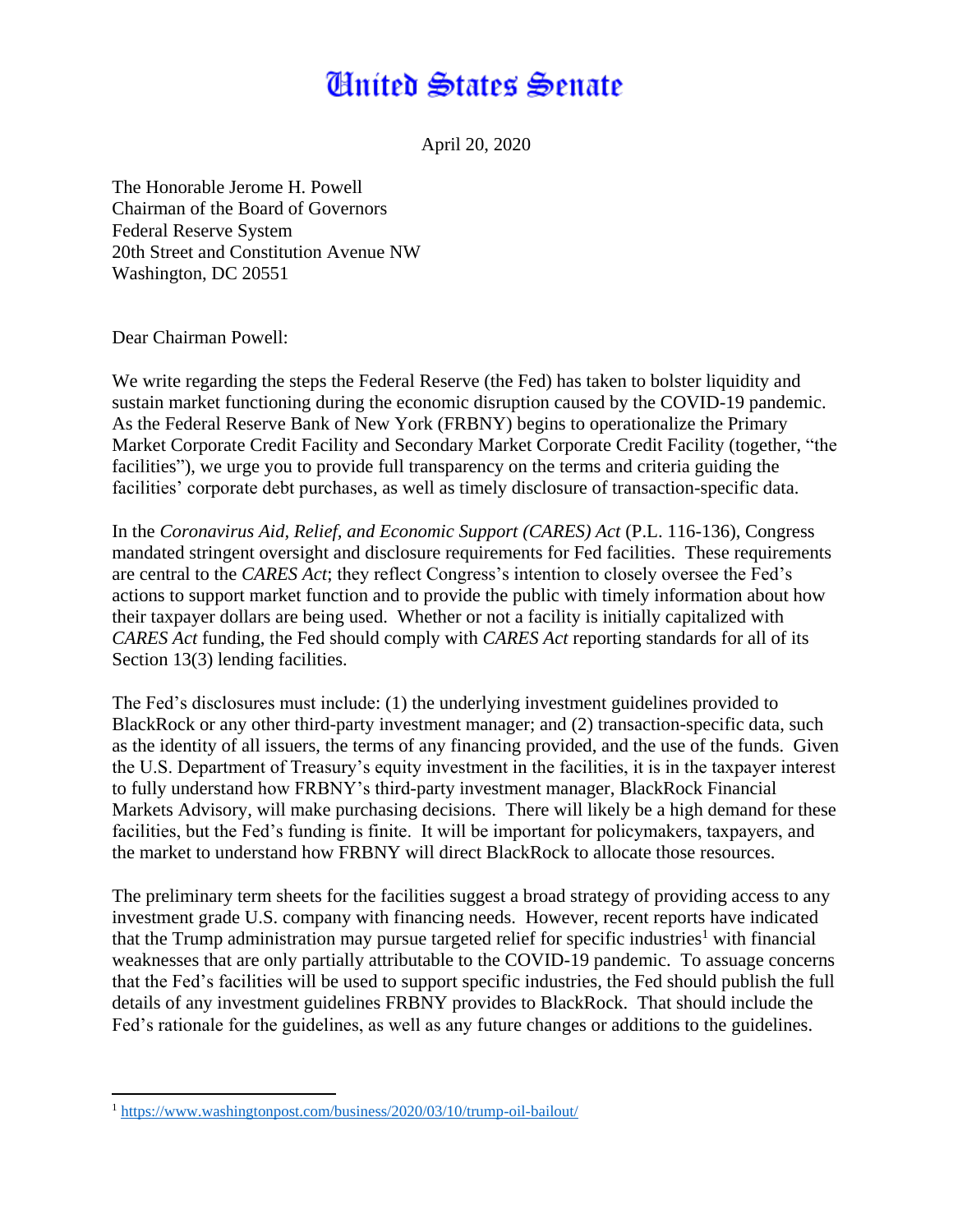For the duration of the facilities' market operations, until they cease purchasing securities on September 30, 2020, the Fed should also provide ongoing disclosure of all of the facilities' transactions, including disclosing the identity of all issuers, the terms of any financing provided, and the intended use of the funds. The Dodd-Frank Act requires the Fed to release quarterly details of its Section 13(3) lending facilities' open market transactions, and the *CARES Act* requires the Fed to provide weekly transaction disclosures and monthly reports to Congress. In addition to these statutory requirements, the Fed has the authority to report this information in a timely manner to serve the public interest. Considering the substantial investment of taxpayer dollars as a first-loss buffer for the facilities and the clear congressional intent of the importance of transparency reflected in the *CARES Act*, the Fed should disclose these transaction-specific details on a monthly basis, if not more frequently.

Finally, we believe this pandemic serves as a sobering example of the scale of economic disruption when long-term risks are not accurately priced. At J.P. Morgan's global ESG conference last month, BlackRock's vice chairman, Philipp Hildebrand, argued that the COVID-19 pandemic is not an unpredictable "black swan" event—rather, it is a "gray rhino": highly obvious, highly probable, but still neglected.<sup>2</sup> The financial risks from climate change are similar. The timing and scope of climate damages may not fit neatly into existing risk management frameworks, but they will be economy-wide and potentially irreversible. If our financial institutions and their regulators, particularly the Fed, fail to price climate risks, we will knowingly walk into another "gray rhino" event.

The Fed has an obligation to ensure the stability of our financial system, and as you stated in January 2020, "the public has every right to expect and will expect that [the Fed] will assure that the financial system is resilient and robust against the risks from climate change."<sup>3</sup> Fossil fuel companies face an inevitable repricing of their assets as consumer preferences continue to shift and governments around the world act on climate change, with or without the United States. In addition, the continued burning of fossil fuels results in climate impacts—such as extreme weather, sea level rise, and the spread of new diseases—that increase systemic risks throughout our economy and financial system.

The U.S. financial system's blindness to climate financial risks means that our response to the current economic crisis will make a future climate crisis more likely. The Fed's emergency facilities will rely on ratings from nationally recognized statistical rating organizations (NRSRO) to determine eligible issuers for these facilities and to set purchase limits. However, because the NRSROs fail to incorporate climate risks into their core products, there is no reasonable way to account for these risks in the facilities' transactions. As a result, the facilities can use taxpayer dollars to help sustain industries that may drive a future climate financial crisis. The Fed should accelerate its efforts to better understand and price climate financial risks before it is too late.

We appreciate the steps you have taken to mitigate the financial impacts of this public health emergency, and we ask that you ensure the Fed's actions are fully transparent. Further, we urge you to apply the difficult lessons from this unprecedented health and economic crisis to help prevent the climate-driven financial crisis on the horizon.

 $\overline{\phantom{a}}$ 

<sup>2</sup> <https://markets.jpmorgan.com/research/email/-3n9rvl2/MCLvqlKcW0wsYbQFjrb2AQ/GPS-3312768-0>

<sup>3</sup> <https://www.federalreserve.gov/mediacenter/files/FOMCpresconf20200129.pdf>